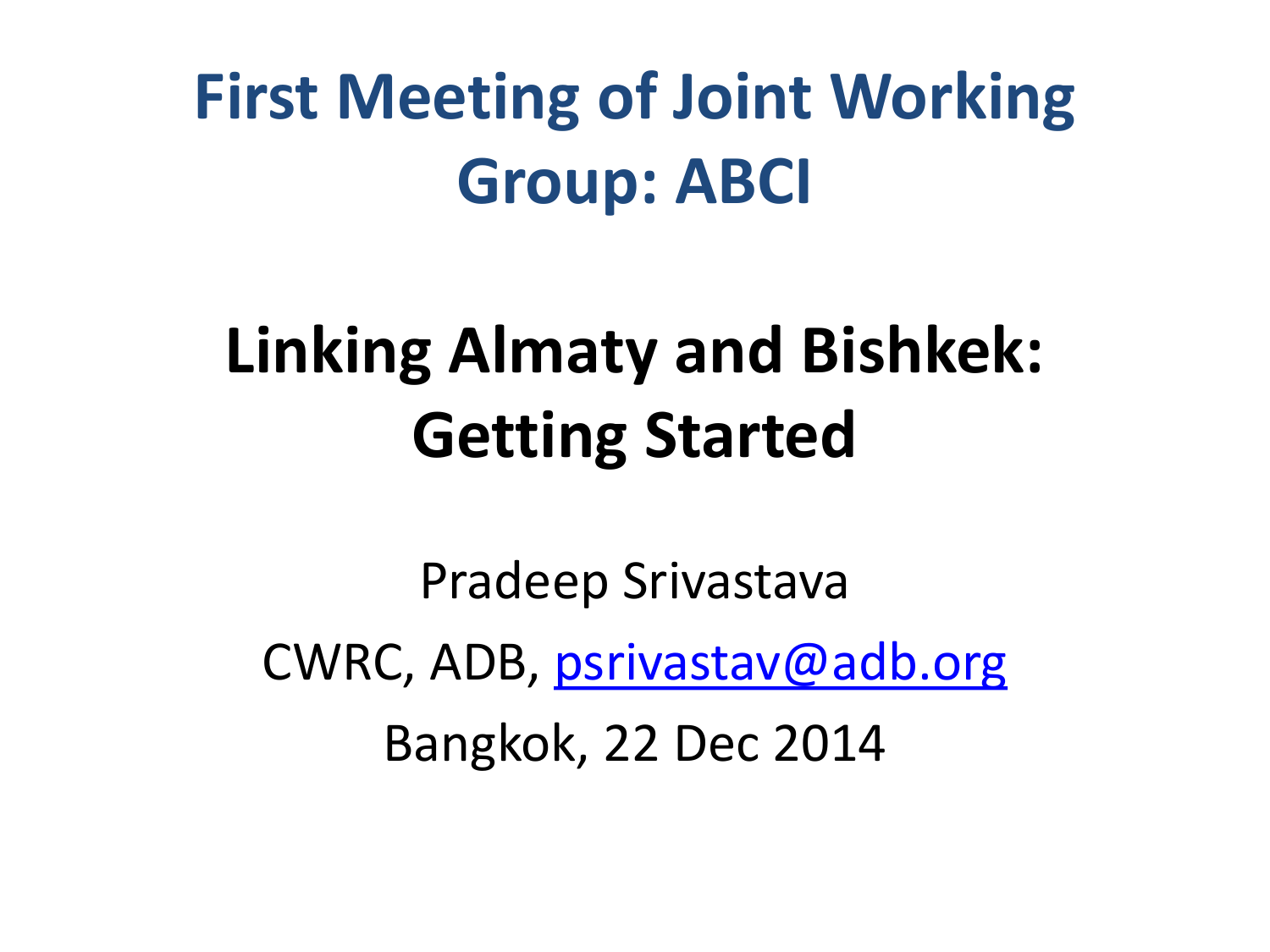# 3 linked areas

- Economic geography and agglomeration
- Urbanization and urban development
- Services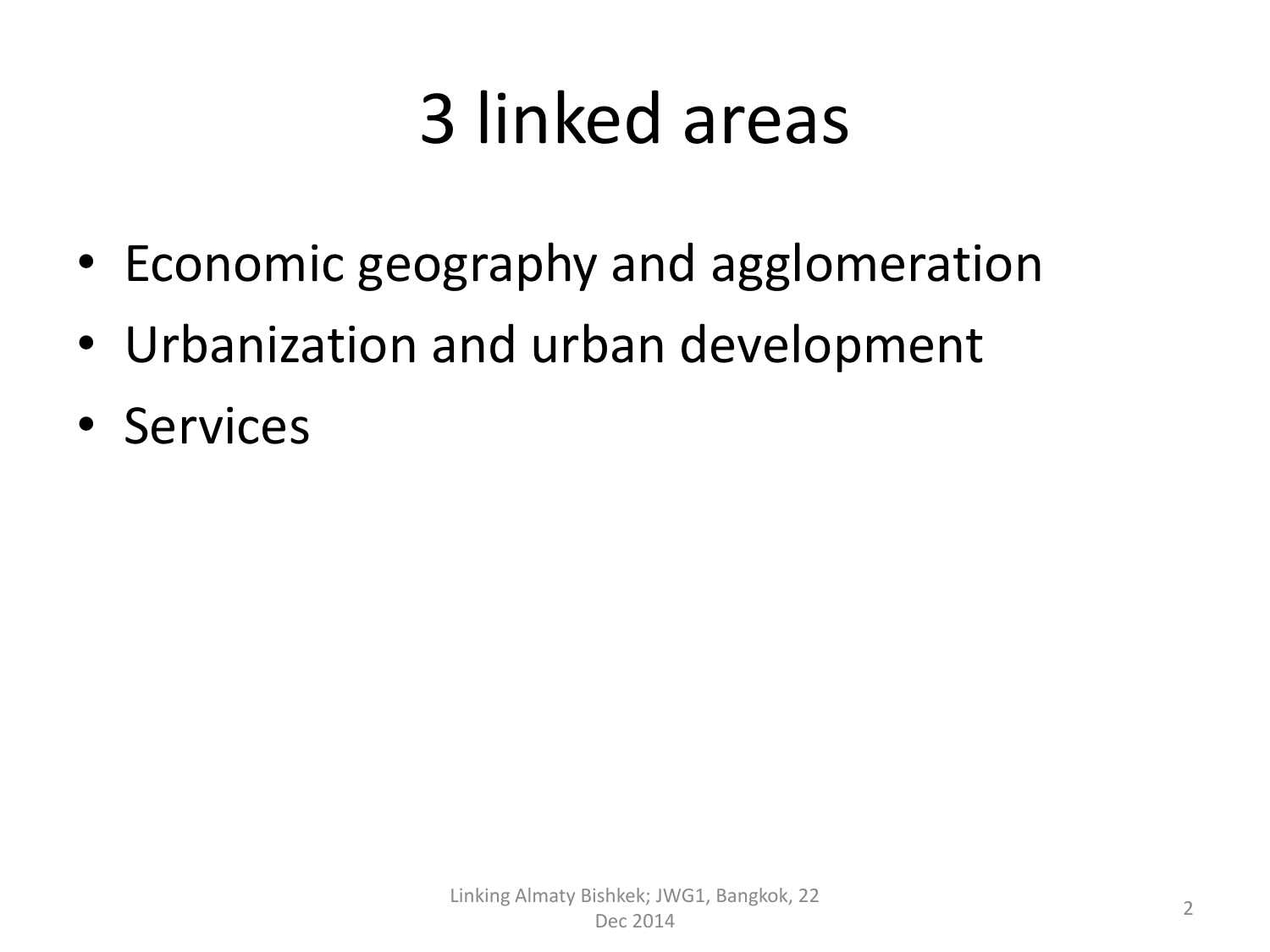#### Economic geography, agglomeration

- Spatial economic disparities
- New Economic Geography
- Agglomeration economies
- Size distribution of cities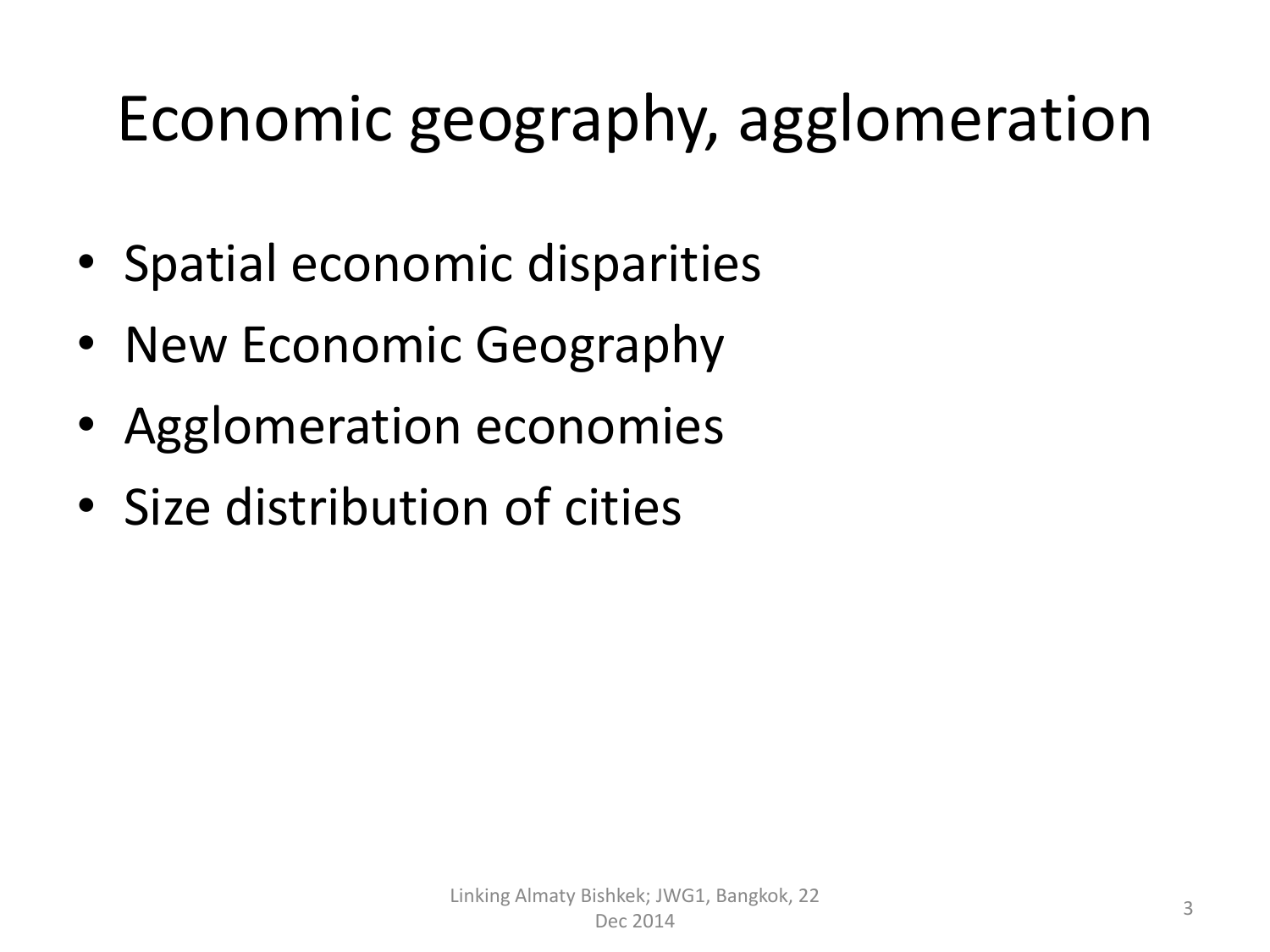# Urbanization, urban development

- Urbanization, industrialization and growth
- Urban development: hierarchy of markets
- Role of cities: product specialization, functional specialization
- Role of large cities and stages of development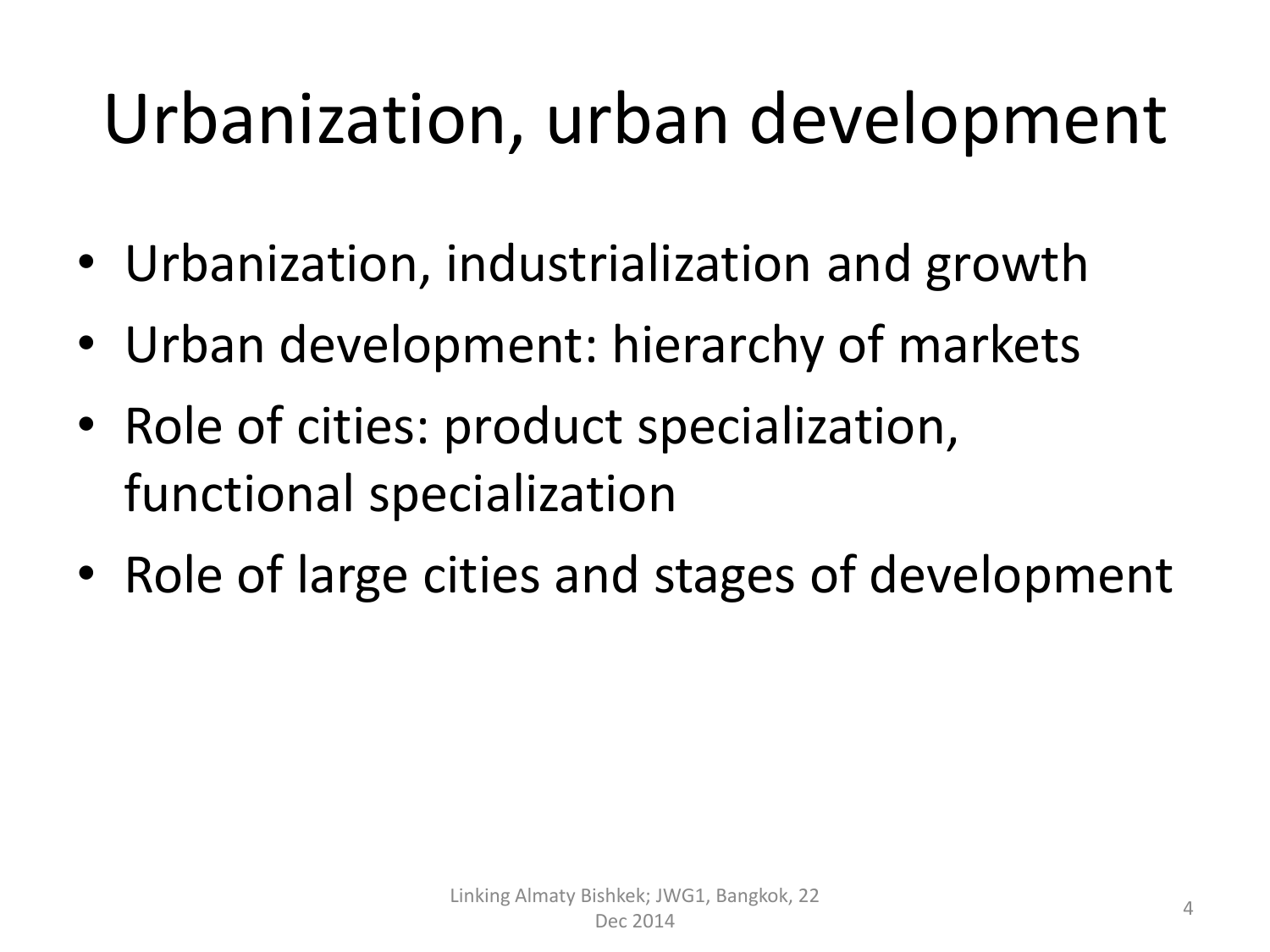## Services

- Heterogeneity, conceptual issues
- Data issues
- New escalators, industrialization
- Mobility: labor, people, ideas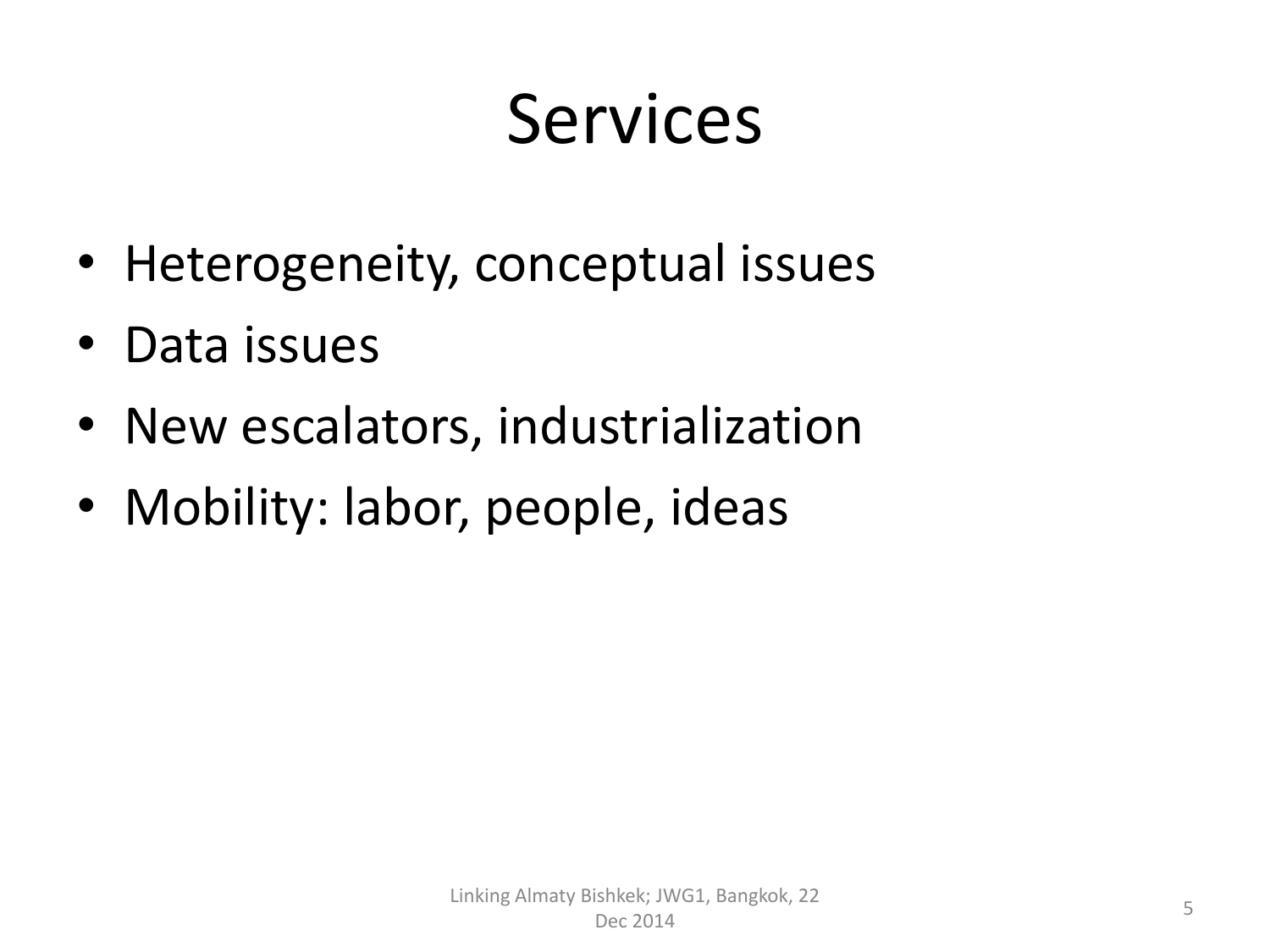# Scope, content, design

- Cross-border links
- Right questions
- Practicality
- Commitment mobilization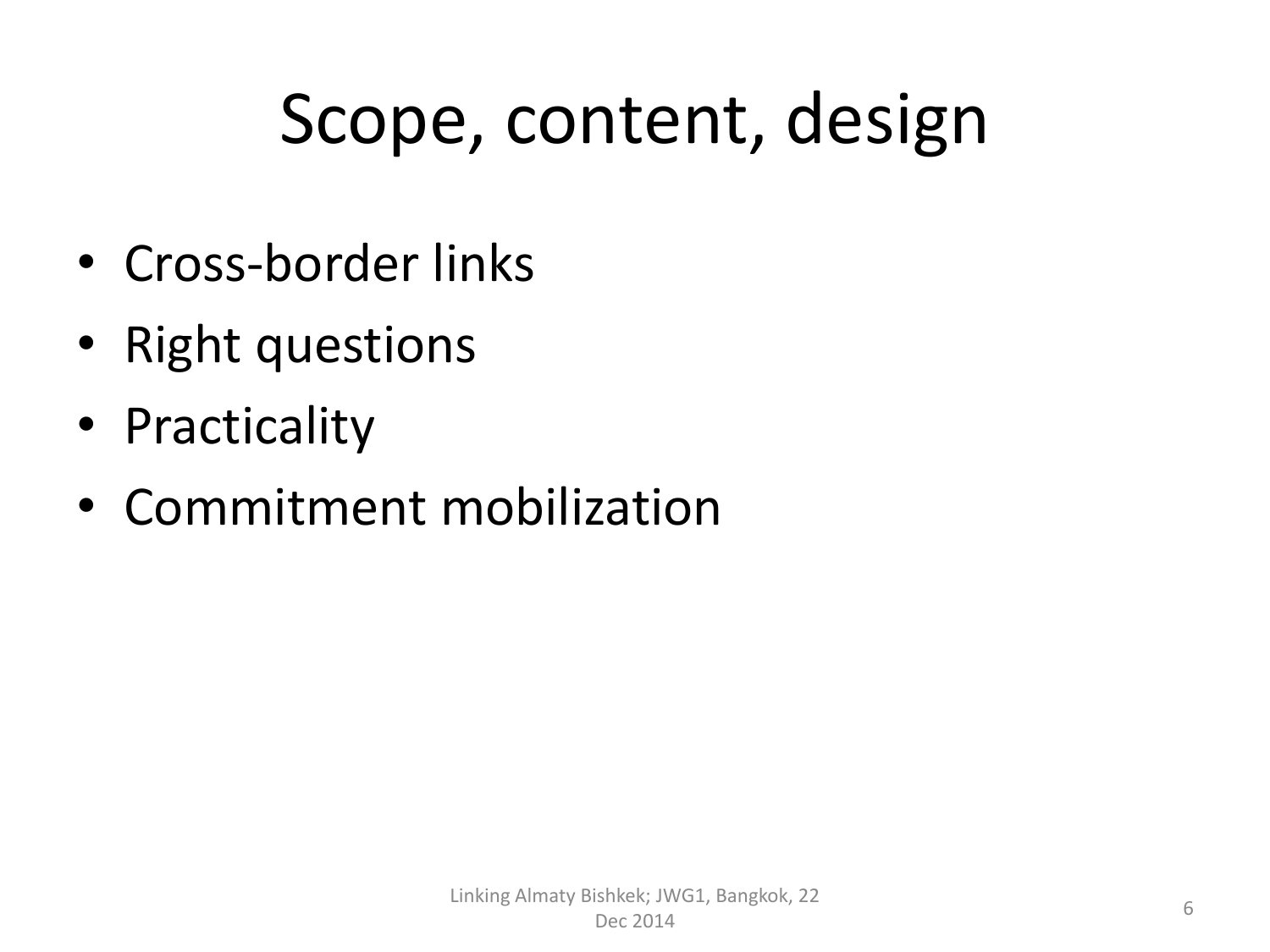June 16, 2014 , [T]win Cities of Minneapolis and St. Paul celebrated [completion of the Central Corridor light rail line,](http://www.fta.dot.gov/newsroom/news_releases/12286_16021.html) the single largest public works project in the history of Minnesota. The new route links the cities along one of the most heavily traveled corridors in the region and will significantly improve access to jobs and other opportunities for thousands of residents.

The Central Corridor has also been an engine of economic development; since the line was announced, it has helped attract more than a hundred economic development projects that are planned or being built and generated billions of dollars in private investment.

[http://www.dot.gov/fastlane/central-corridor-light-rail-links-twin-cities-each-other](http://www.dot.gov/fastlane/central-corridor-light-rail-links-twin-cities-each-other-and-opportunity)[and-opportunity](http://www.dot.gov/fastlane/central-corridor-light-rail-links-twin-cities-each-other-and-opportunity)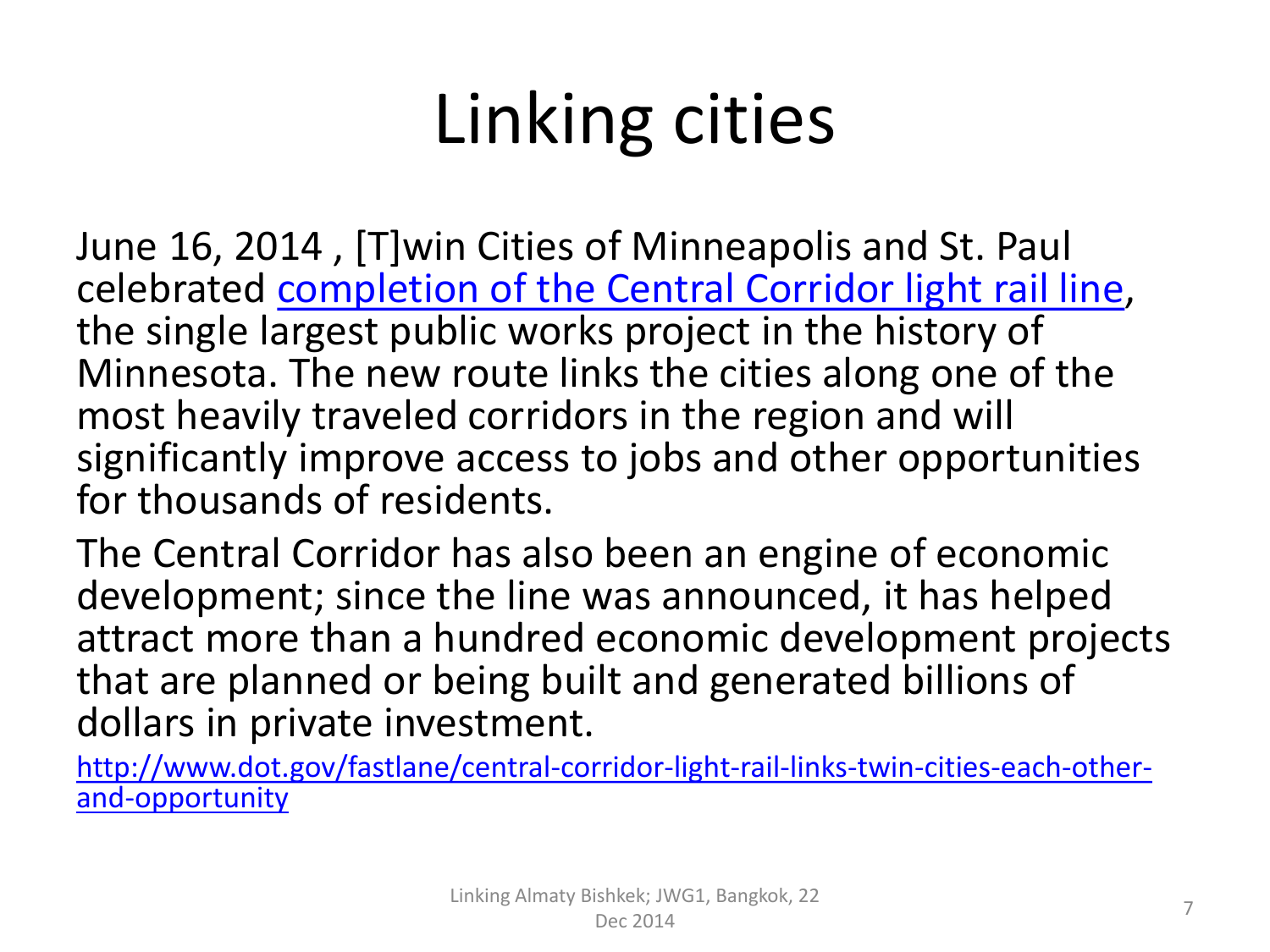Osborne to unveil plans for Northern super city: Fast trains would link Liverpool, Manchester, Sheffield and Leeds [P]lan for a Northern 'super city' – which could rival London as a global economic powerhouse by linking Liverpool, Manchester, Leeds and Sheffield. The Chancellor will propose pouring in investment while connecting the cities with high-speed transport links.

'Not one city but a collection of cities sufficiently close to each other that they can take on the world.' (June 2014)

[http://www.dailymail.co.uk/news/article-2665344/Osborne-unveil](http://www.dailymail.co.uk/news/article-2665344/Osborne-unveil-plans-Northern-super-city-Fast-trains-link-Liverpool-Manchester-Sheffield-Leeds.html)[plans-Northern-super-city-Fast-trains-link-Liverpool-Manchester-](http://www.dailymail.co.uk/news/article-2665344/Osborne-unveil-plans-Northern-super-city-Fast-trains-link-Liverpool-Manchester-Sheffield-Leeds.html)[Sheffield-Leeds.html](http://www.dailymail.co.uk/news/article-2665344/Osborne-unveil-plans-Northern-super-city-Fast-trains-link-Liverpool-Manchester-Sheffield-Leeds.html)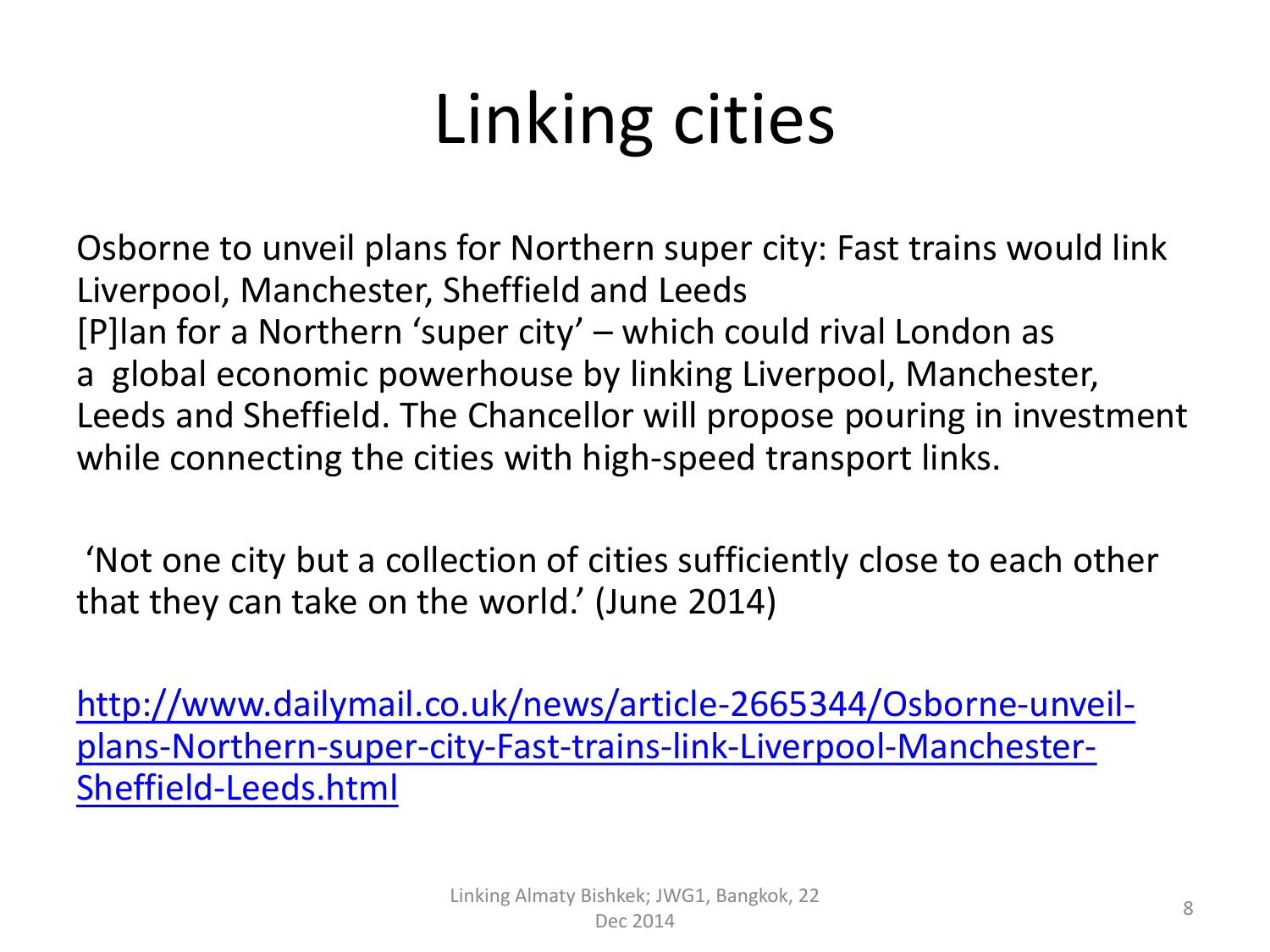Brazil's president, Dilma Rousseff, told reporters in Paris her government intends to build approximately 800 regional airports in Brazil. The project considers that each city with over 100.000 inhabitants should have an airport within a 60-kilometer range.

[http://www.ritzproperty.com/brazil-plans-to-build-800-regional](http://www.ritzproperty.com/brazil-plans-to-build-800-regional-airports-linking-cities-with-100-000-population/)[airports-linking-cities-with-100-000-population/](http://www.ritzproperty.com/brazil-plans-to-build-800-regional-airports-linking-cities-with-100-000-population/)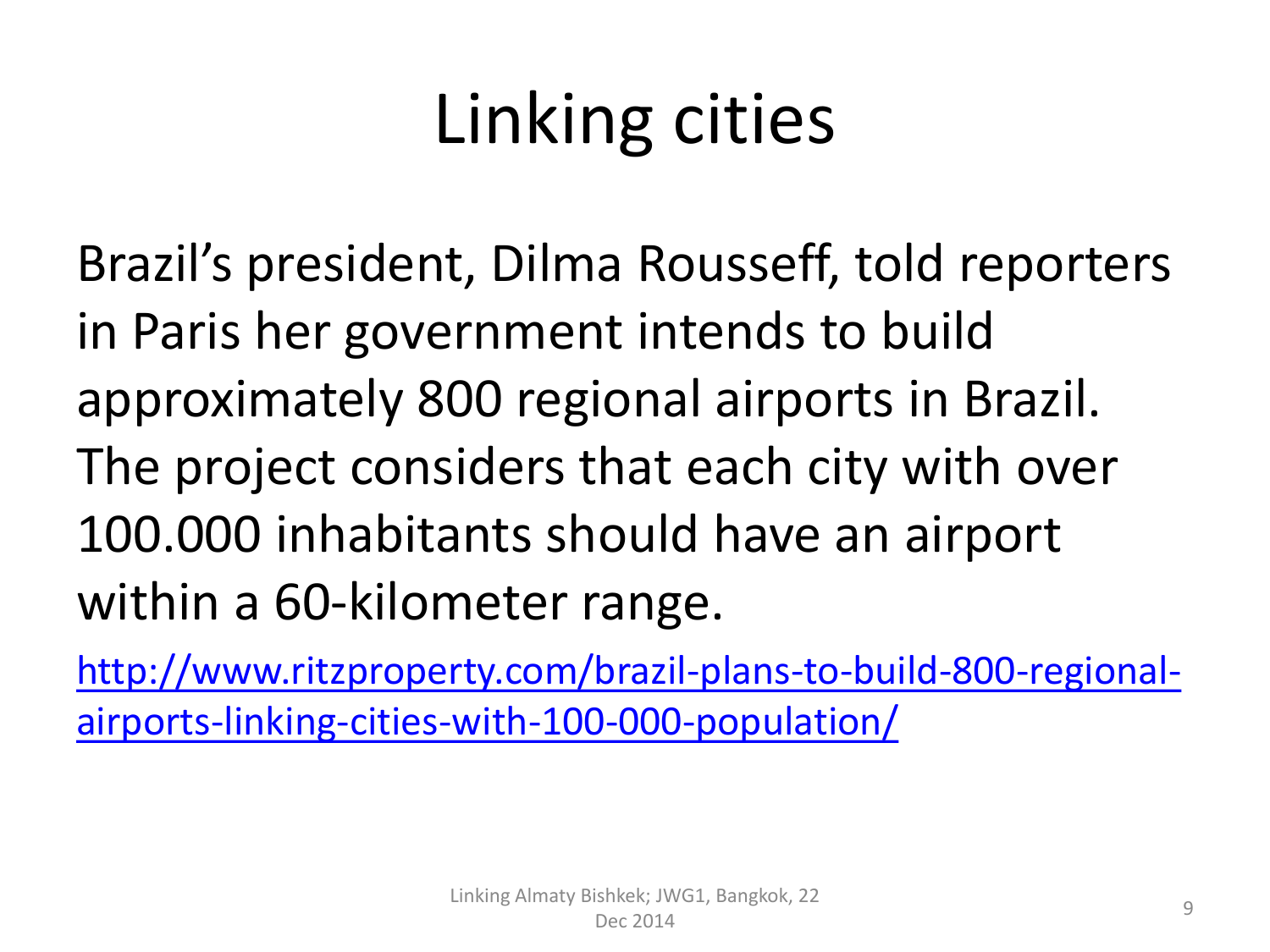#### **Food Security**

"We call for the development and implementation of holistic ecosystems-based approaches for city-region food systems that ensure food security, contribute to urban poverty eradication, protect and enhance local level biodiversity and that are integrated in development plans that strengthen urban resilience and adaptation" Bonn Mayors Adaptation Charter signed by 20 city-leaders, June 2013 <http://www1.montpellier.inra.fr/daume/writeable/documents/ruaf.pdf>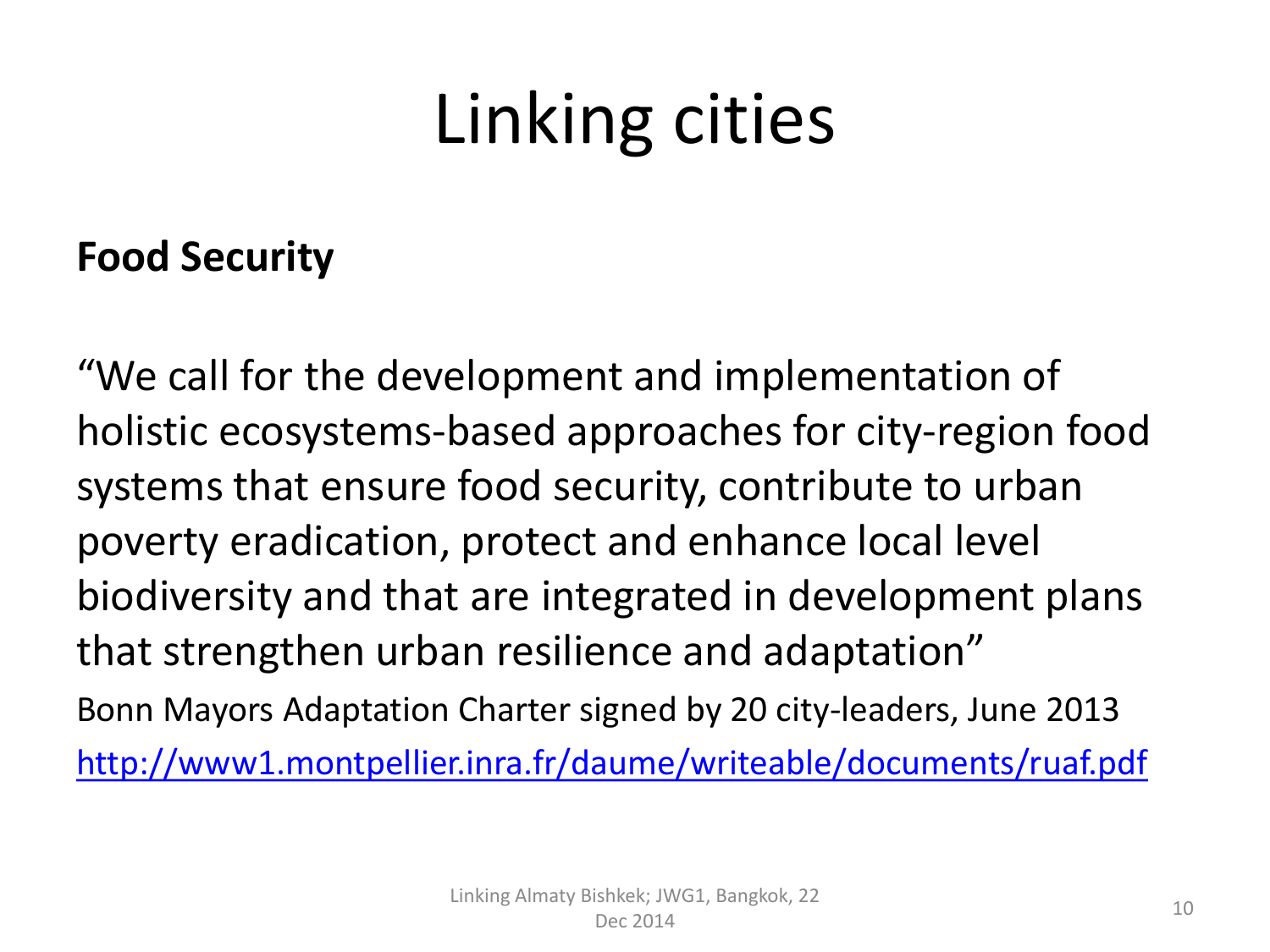The opening of GCU New York brings together GCU's presence in three great cities – Glasgow, London and New York – creating opportunities for educational, professional and cultural development.

GCU is the first British university to establish a campus in New York and it was the first Scottish university to open a campus in London.

<http://www.gcunewyork.com/aboutgcu/linkingthreegreatcities/>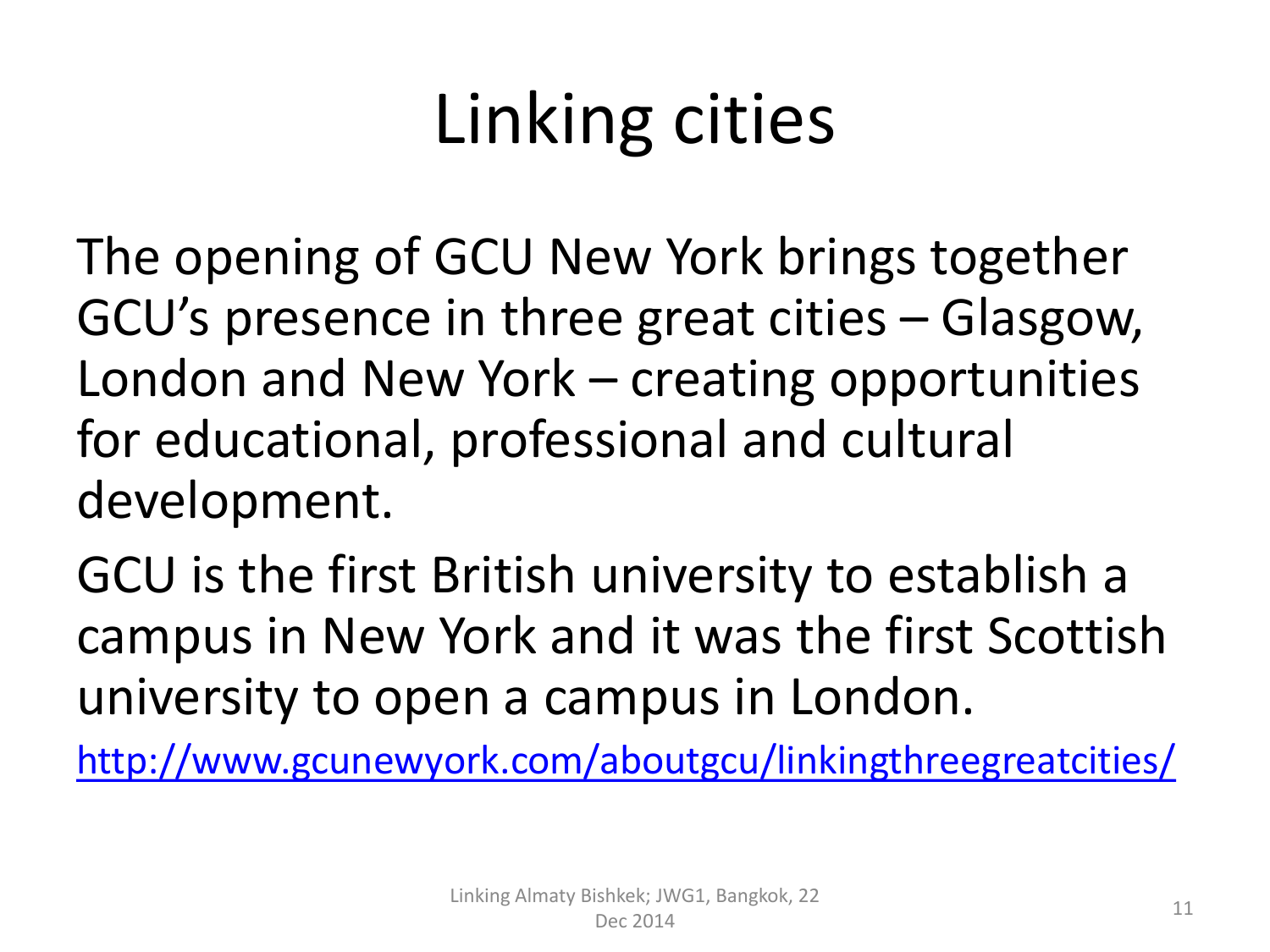- Human capital and business requirements
- Research intensive versus teaching intensive universities
- Regional contribution of universities, coordination and regional cooperation in education
- Extensions to health, other sectors, city system?